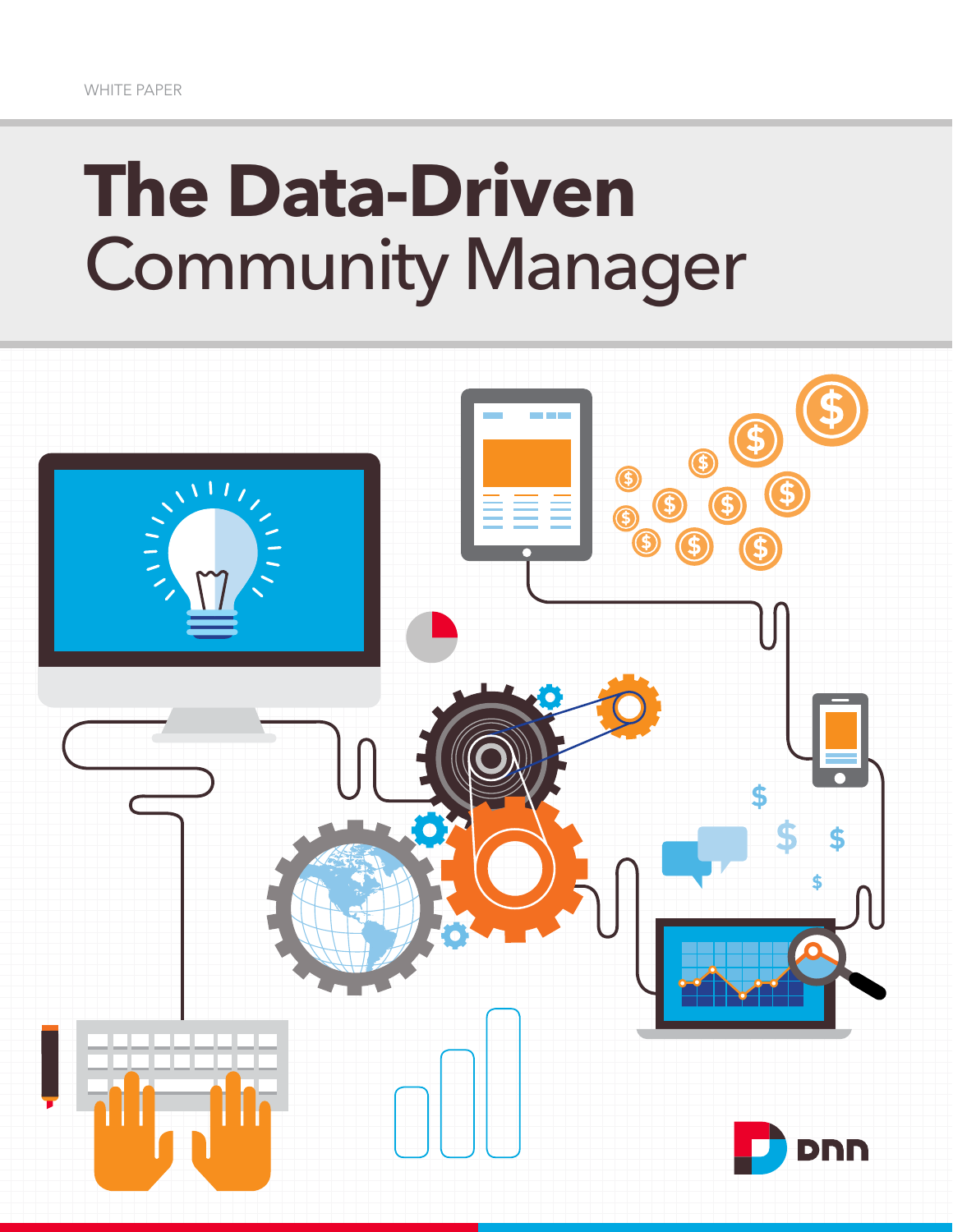# Introduction

In 2011, marketers at HGTV noticed that a new social media platform called Pinterest was driving visitors to HGTV.com, and this traffic was doubling every month. By the end of the year, Pinterest had generated 2.5 million views on the HGTV site.1

While the HGTV marketing team knew little about Pinterest or its users, they set out to convert these people into longterm customers.

Using website analytics and other research, HGTV learned that Pinterest was generating three times more visits than Facebook and that Pinterest's demographic (primarily educated women) matched HGTV's. Drilling deeper, they learned that on Sundays, women coming from Pinterest were visiting 10 or more HGTV.com pages to read homeimprovement content.

HGTV applied this newfound knowledge, tailoring its website content to cater more to this crowd and ensure that these new visitors would become longtime, engaged community members. Without data analysis, the company would have missed a valuable opportunity.

Parallels exist between online community managers and the marketers at HGTV. By being data-driven, community managers can spot trends, make decisions and take actions based on data. In this white paper, we'll explore how data-driven community managers can create sustainable engagement in their online communities.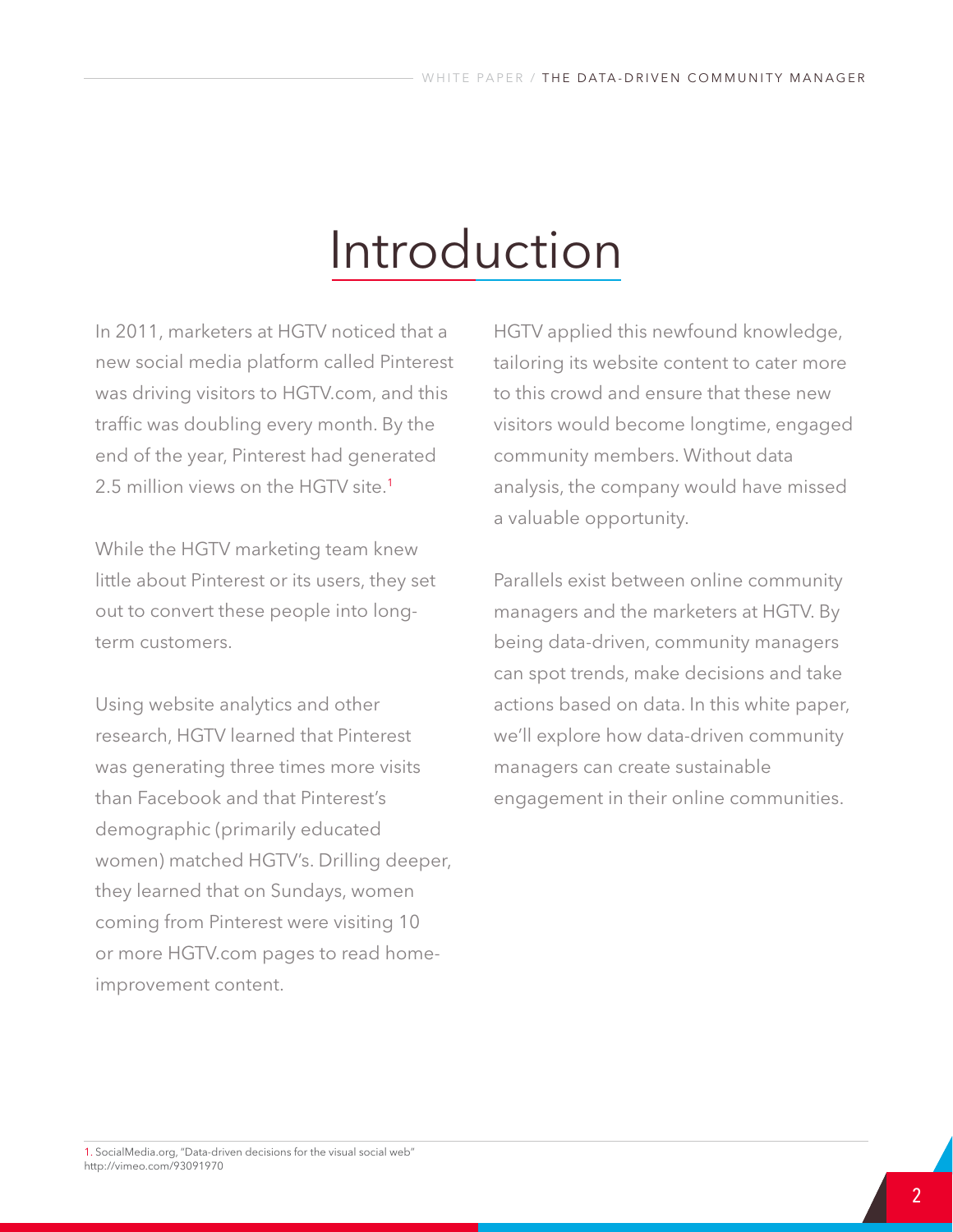

# **The Social Revolution and the Data Revolution**

There is little disagreement that social media has transformed consumer behavior and therefore, how marketers do their jobs. Initially impacting the B2C space, social media now also plays a huge role in the B2B buying process and in B2B marketing and sales.

Over this same time period, marketers have become data-driven due to the rapid emergence and adoption of a range of marketing technologies. Web analytics, social media monitoring and marketing automation are now fairly common marketing tools, making it nearly impossible to base decisions on gut instinct. Marketers use data to attract visitors to their site, track their behavior, convert them to leads or customers and maintain a continuous electronic dialogue – all via analytics and automation.



Now social media is morphing. Buyers who have interacted with brands on Facebook and Twitter for years are gravitating toward social communities housed on company websites, where they've found helpful customer service and forums that provide insights on their favorite products and services. How does today's data-driven marketer react? By measuring, of course!

Marketers are applying a similar data-driven, analytical approach to their branded online communities in order to acquire customers, understand customer needs and behaviors, increase sales and meet any number of other objectives.

In this guide, we outline eight metrics that give companies the best indication of the health and effectiveness of their online communities, where to get the data and how to interpret it.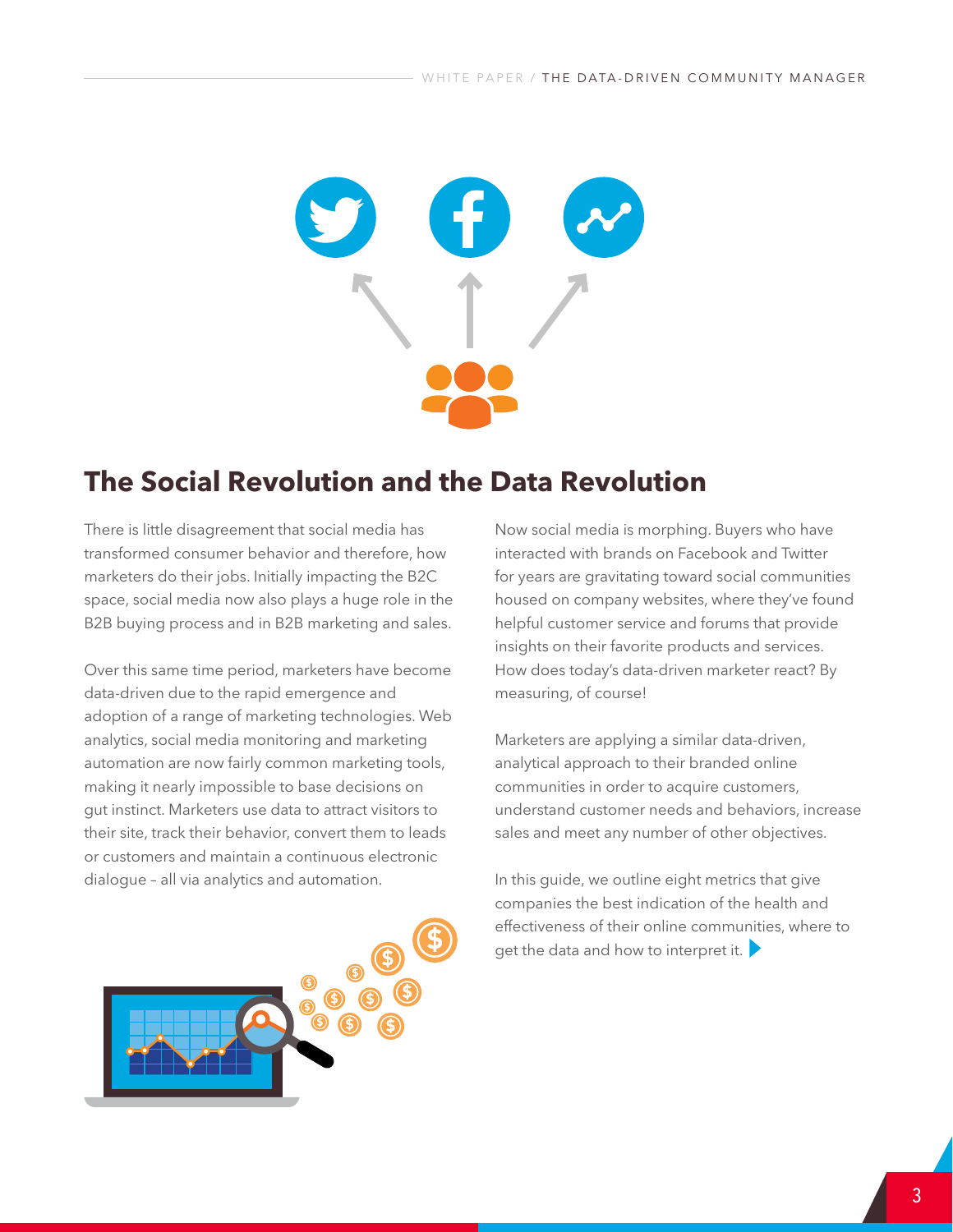#### Convert visitors to registered members & track activity.



The ultimate goal of an online community is to convert website traffic into revenue, but many companies struggle to do this. To create conversions, the first step is to get visitors to register with the site. Once you've brought them into the fold, track their behavior as they like and share content and post their own messages.

#### **How to convert visitors to registered members:**

Require within the



Create incentives for existing members to help drive new registrations.



Run a referral program (Offer a \$20 Amazon gift card for referring five new users.).



**\$**

Run online campaigns (media partners, social media).

**How to track:** Calculate the percentage of page views from registered users to total page views in your community. If the community percentage is low, redouble your efforts to encourage visitors to sign up.

**Where to get the data:** This may come from a combination of your content management system (CMS), web analytics software and online community software.

#### 2

# Monitor usage patterns to ensure a consistent engagement.



For an online community to thrive, it needs mere visitors to become active users who comment and create content to spark interactions. Using website analytics, monitor the makeup of members to ensure that enough users are contributing.

#### **First, categorize your users:**

**Active:** Viewed at least one piece of content

**Participant:** Interacted with at least one piece of content (e.g., commented, liked, replied, voted or flagged)

**Contributor:** Created at least one piece of content (e.g., blog, idea, question, group or event)

| <b>User Categories Sample</b> |                    |                         |  |  |
|-------------------------------|--------------------|-------------------------|--|--|
|                               | <b>New Members</b> | <b>Existing Members</b> |  |  |
| Active                        | 5,000              | 95,000                  |  |  |
| Participants                  | 2,150              | 52,500                  |  |  |
| Contributors                  | 85                 | 2.950                   |  |  |
| <b>Percentages</b>            |                    |                         |  |  |
| Active                        | 65%                | 63%                     |  |  |
| Participant                   | 28%                | 35%                     |  |  |
| Contributor                   | 7%                 | 2%                      |  |  |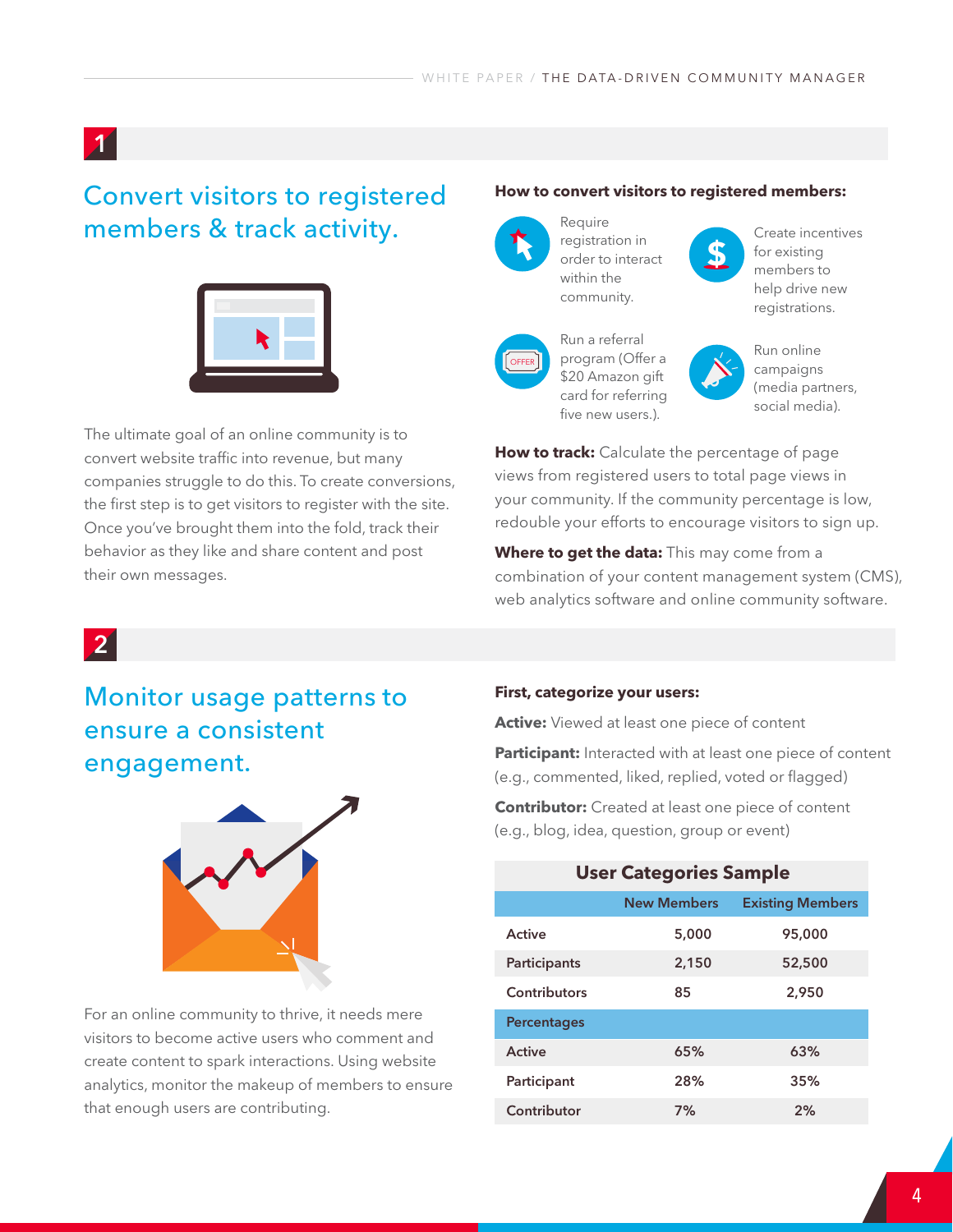#### **How to Read Your Usage Patterns**

1. Percentages that move to the right indicate stronger participation. 50-30-20 is far better than 80-15-5, because 50% active engagement (30% participant, 20% contributor) is far better than 20% engagement (15%/5%).

2. Decreases in Participant and Contributor percentages indicate a drop in activity and engagement—a cause for concern. Identify the root causes, and then take corrective action.

3. Monitor trends within each category (New and Existing). Also compare percentages across categories (e.g., this month, Participant-% is higher for existing members compared to new members. Why is that?).

**Where to get the data:** Your online community software. Additional tools, such as Microsoft Excel, may be required to process the data and generate reports.



#### 3

#### Actively monitor new members to keep them engaged.



A primary reason that people don't stick with online communities is that they simply lose interest in the site's discussions and content. Hook these members early on, and you're more likely to retain them as

active and loyal users over the long term. Fail to impress them now, and you've likely lost them for good. The key is to regularly gauge members' interest and activity levels so that you can respond quickly with more engaging content when interest flags.

Each month, review the set of users who registered during the prior month and compare their active sessions and average session time to see whether the numbers are shifting.

**Where to get the data:** Your online community software. Additional tools, such as Microsoft Excel, may be required to process the data and generate reports.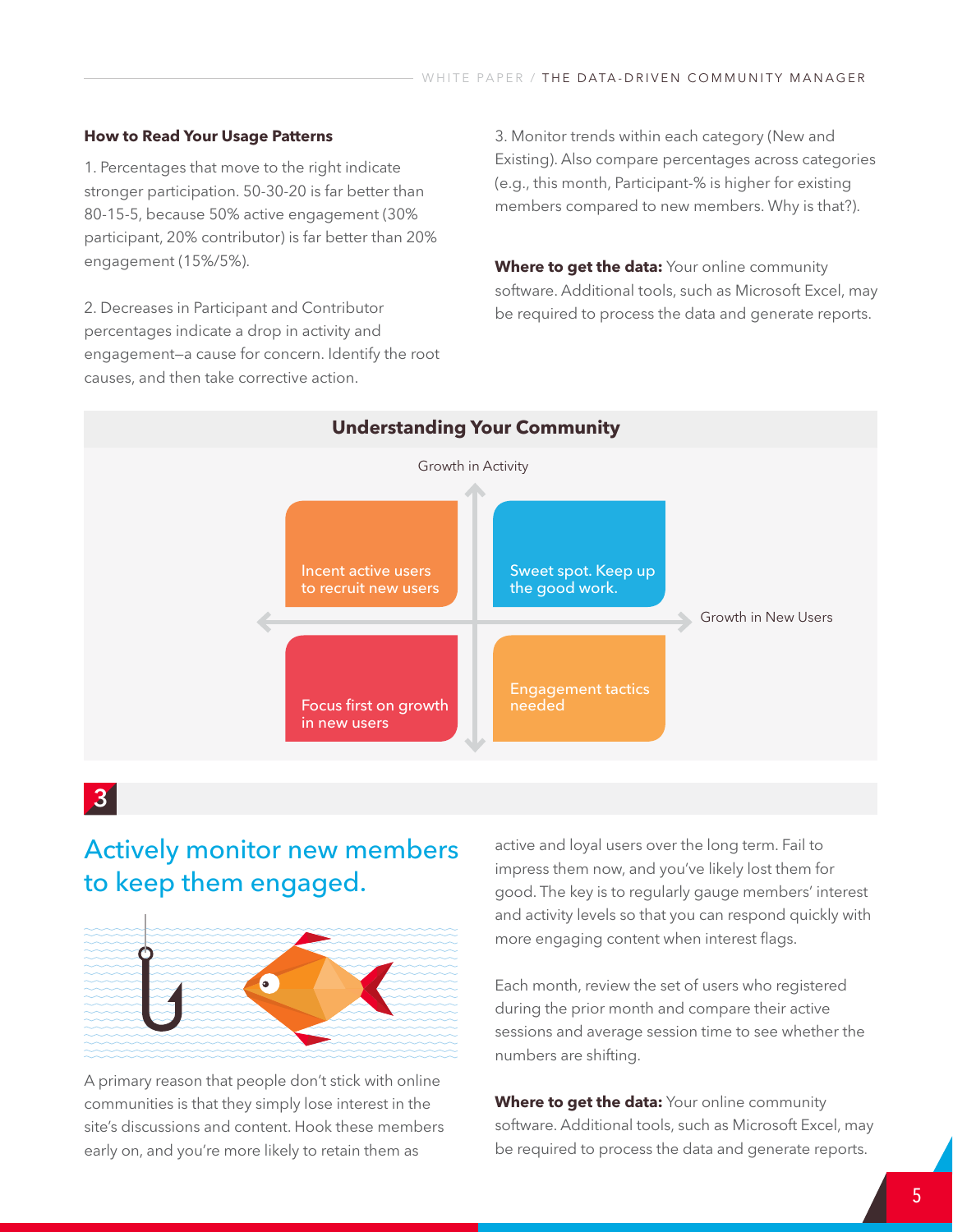# Check on the individual components of the community.



You could spend hours browsing blogs, forum discussions and polls, and still come away with just a vague idea of how various site components are performing. But, by examining data, you can see exactly how engagement is shifting with each site component and compare past data to discover trends.

When monitoring community components, study the following:

- 1. Number of posts by content area
- 2. Content area posts as a percentage of total

3. Weighted activity count by content area (For example, Like =  $1x$ , bookmark =  $1x$ , comment =  $3x, \text{vote} = 3x$ 

#### **How to read the participation in community components:**

**1.** For each content area, track the "percentage of total posts" from one month to the next. Look for changes. If blogs used to comprise 22% of all posts but increased this month to 50%, what caused the increase in blog activity?

**2.** Track weighted activity month to month. Weighted activity is a good counterbalance to "percentage of total posts." For instance, ideas may have the lowest "percentage of total" but the highest weighted activity.

**Where to get the data:** Your online community software. Additional tools, such as Microsoft Excel, may be required to process the data and generate reports.

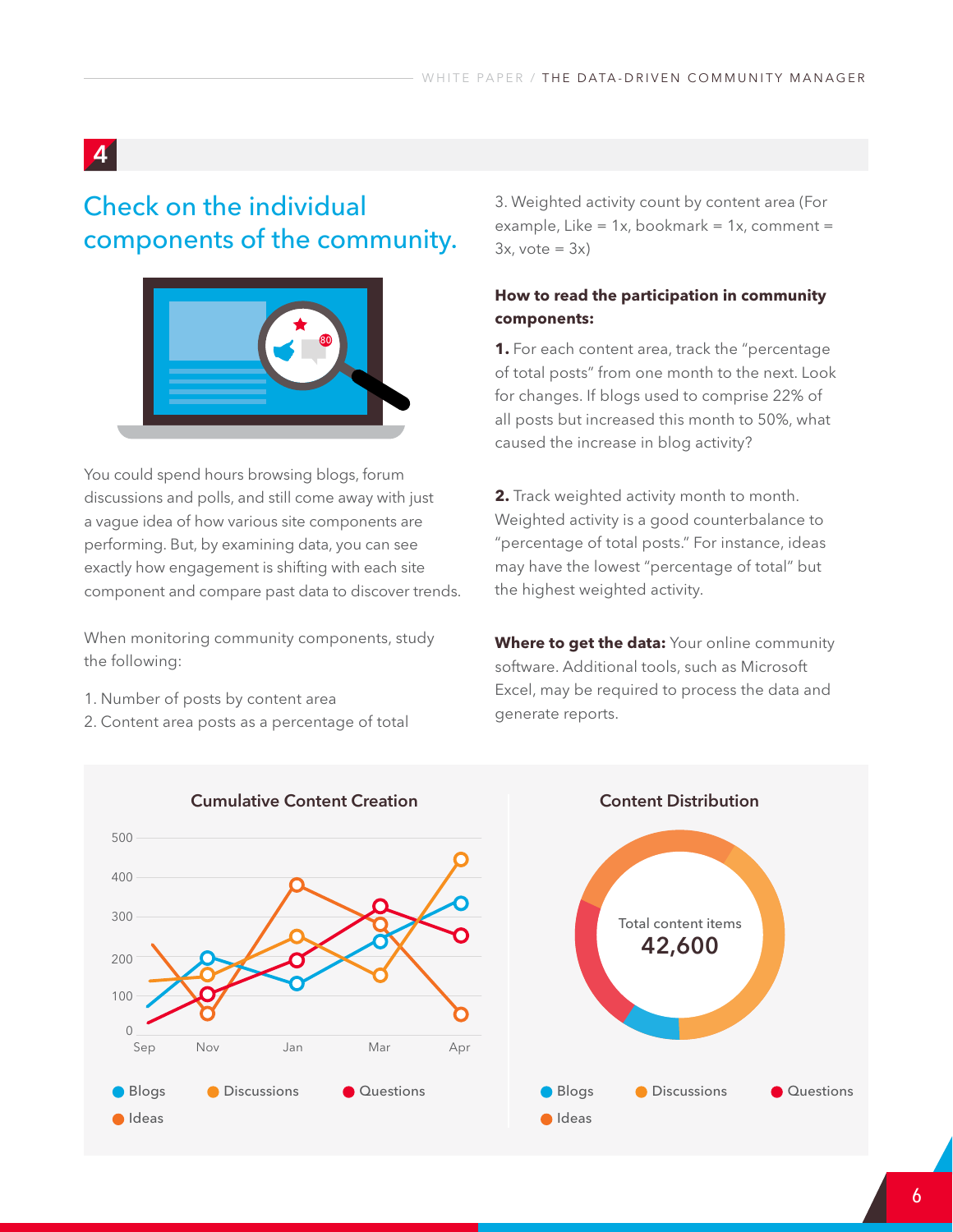#### Measure your community's reaction and response.



It's inevitable that you'll sometimes have to tweak your approach to blogs and other components to ensure that the community remains attractive and compelling. To see whether the community is fresh or growing stale, you should analyze members' Mean Time to Respond (MTTR) when they react to discussions, event invitations, polls and other queries. Track MTTR for each of your content areas:



You'll likely find distinct response patterns based on each content area. For instance, discussions may always have a lower MTTR than blogs, and that's fine. The important thing is to track trends in each content area over time.

**Where to get the data:** Your online community software. Additional tools, such as Microsoft Excel, may be required to process the data and generate reports.

#### 6

### Measure community members' level of engagement.



In addition to measuring response times, you can track the engagement of all users over time. It's a good idea to focus on the most active users and measure their level of involvement, because these influencers will drive others to your site. By using an engagement score, you can keep tabs on just how much community members are participating.

Sum up the weighted values for each metric, and then normalize to a scale from 0 (lower score) to 100 (highest score).

#### **To Calculate Engagement Score:**

| <b>Metric</b>                                            | Weight         |
|----------------------------------------------------------|----------------|
| Average time on page                                     | 1              |
| Total time on site                                       | 1              |
| Total number of likes the user's<br>content has received | 5              |
| Total number of posts the user has authored              | 10             |
| Total number of responses user's<br>content has received | 5              |
| Number of logins                                         | $\overline{2}$ |
| Sum of votes the user's posts has received               | 3              |

Then, track the mean and median engagement scores month to month.

**Where to get the data:** Your online community software. DNN's Evoq Social calculates an Engagement Score for all users. Each user's Engagement Score is available to community managers.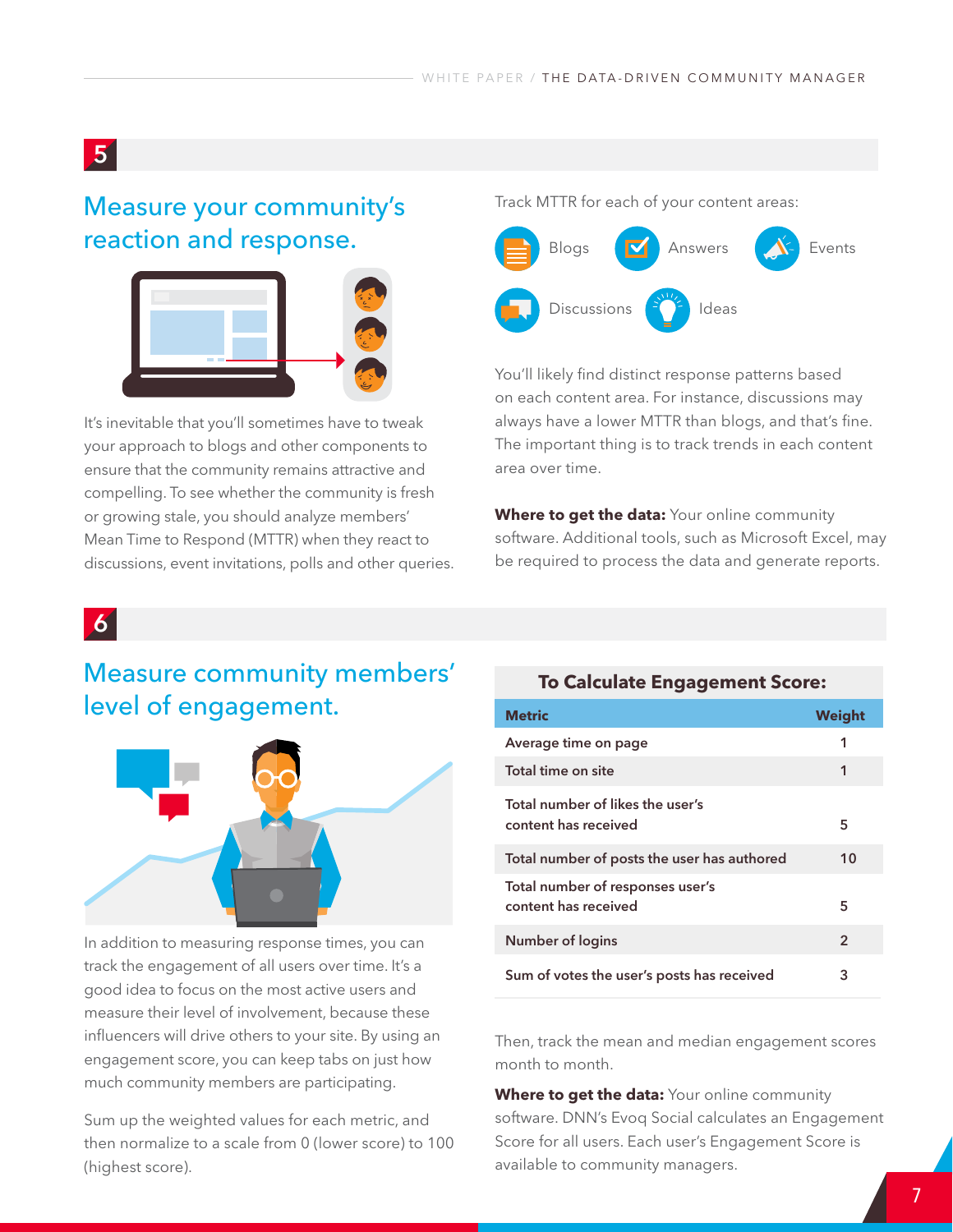# Analyze the distribution of community influencers.

One of your primary goals is to capitalize on the energy of community influencers, because they can be powerful brand advocates. Through data analysis, you can create an "influence score" to better understand how individuals prefer to participate, and then make adjustments to optimize behavior.



|  |  | <b>To Calculate Influence Score:</b> |  |
|--|--|--------------------------------------|--|
|--|--|--------------------------------------|--|

| <b>Metric</b>                                                              | Weight         |
|----------------------------------------------------------------------------|----------------|
| Number of friends the user has                                             | 1              |
| Number of friends the user has relative to the number of users on the site | $\overline{2}$ |
| Number of posts the user has authored                                      | 1              |
| Total number of likes the user's content has received                      | $\mathbf 1$    |
| Average number of likes per post the user has received                     | $\overline{2}$ |
| Total number of views the user's content has received                      | $\overline{2}$ |
| Total number of responses the user's content has received                  | 1              |
| Average number of responses per post the user's content has received       | 4              |
| Total number of accepted answers the user has posted                       | 10             |
| Total number of ideas the user has submitted that have been delivered      | 10             |
| Total number of active events the user has created                         | 20             |
| Number of content items the user has had flagged by administrators         | 30             |

Sum up the weighted values for each metric, and then normalize to a scale from 0 to 100. Then, track the mean and median influence scores and influence score percentages from one month to the next.

#### **Track influence score percentages month to month:**

| <b>Influence Score</b> | <b>Percentage of Users</b> |
|------------------------|----------------------------|
| $0 - 25$               | 42%                        |
| 26-50                  | 19%                        |
| 51-75                  | 24%                        |
| 76-100                 | 15%                        |

Sample question to ask when analyzing the data: Why do most of my users reside in the 0-25 and 26-50 range of influence scores?

**Where to get the data:** Your online community software. DNN's Evoq Social calculates an Influence Score for all users. Each user's Influence Score is available to community managers.